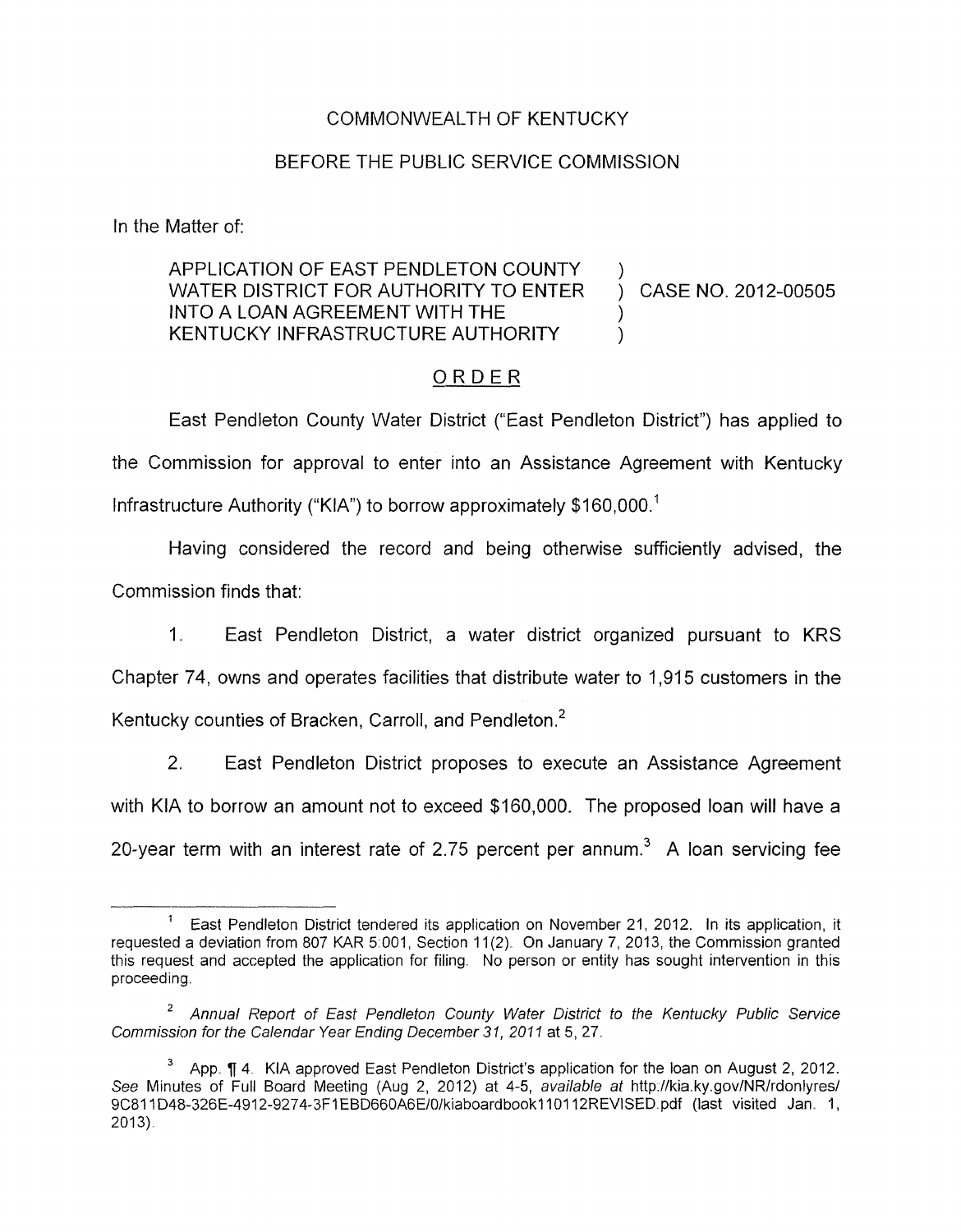equal to 0.20 percent of the loan's outstanding balance will be due with each interest payment. $4$ 

*3.* East Pendleton District will use the proceeds of the proposed loan to refurbish an existing 150,000 water storage tank.<sup>5</sup>

**4.** East Pendleton District's proposed loan is for a lawful object within its corporate purpose, is reasonably necessary and appropriate for and consistent with the proper performance of its service to the public, will not impair East Pendleton District's ability to perform that service, and is reasonably necessary and appropriate for such purpose.

IT IS THEREFORE ORDERED that:

I. East Pendleton District is authorized to enter into the Assistance Agreement with KIA to barrow no more than \$160,000 to be paid over a 20-year period at an interest rate of 2.75 percent per annum.

2. Within 30 days of executing the proposed Assistance Agreement, East Pendleton District shall file a copy of the executed Assistance Agreement and any documents referenced in the executed Assistance Agreement that East Pendleton District has not previously filed with the Commission.

**3.** The proceeds from the Assistance Agreement shall be used only for the lawful purposes specified in East Pendleton District's application.

Letter from Sandy Williams, Financial Analyst, Kentucky Infrastructure Authority, to William **<sup>4</sup>** Thompson, Chairman, East Pendleton County Water District (Aug. *7,* 2012) at 2.

This Water Resource information System has assigned Project Number WX21191002. For a **5** detailed description, see Kentucky infrastructure Authority Board Meeting Booklet for Aug. 2, 2012 at *68, available at* **http.//kia.ky.gov/NR/rdonlyres/5370E49F-DD87-4106-8258-35340E6BBF5B/O/kiaboardbo**  ok080212.pdf (last visited Jan. 1, 2013).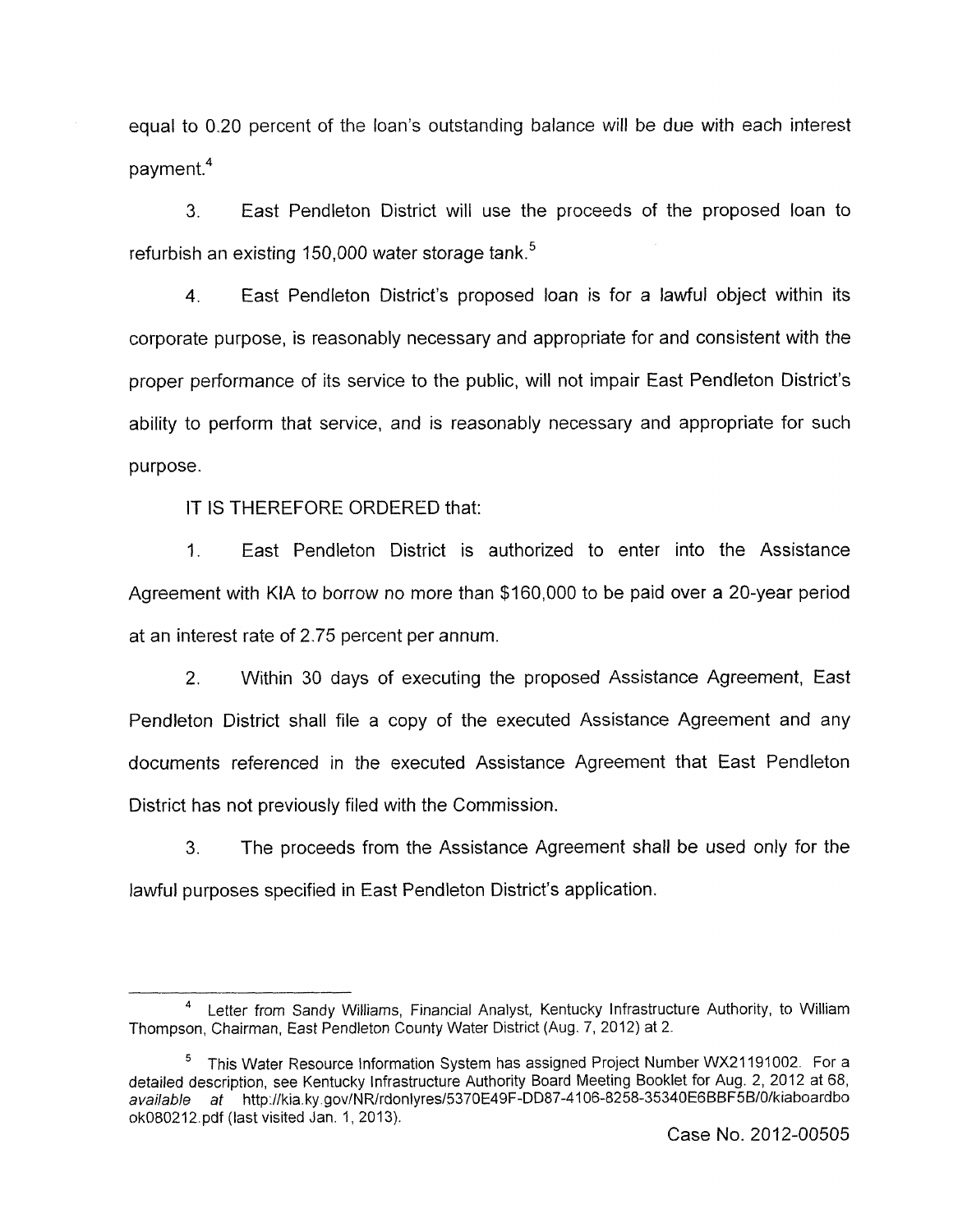**4.** Any documents filed pursuant to ordering paragraph 2 of this Order shall reference the number of this case and shall be retained in the utility's general correspondence file.

Nothing contained herein shall be construed as a finding of value for any purpose or as a warranty on the part of the Commonwealth of Kentucky or any agency thereof as to the securities authorized herein.

By the Commission



**Difector** 

Case No. 2012-00505